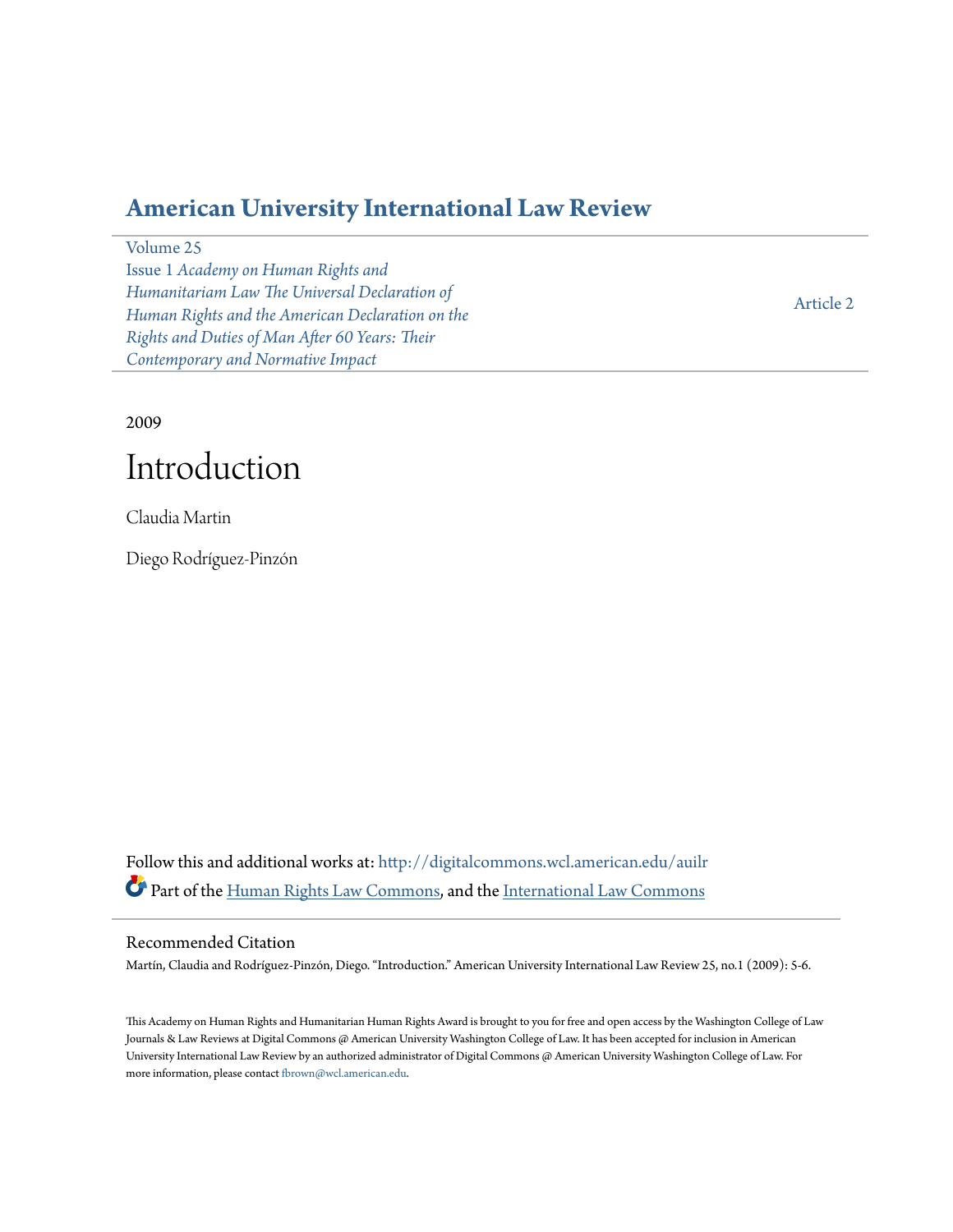# **THE SIXTIETH ANNIVERSARY OF TWO HUMAN RIGHTS DECLARATIONS**

### **INTRODUCTION**

#### CLAUDIA MARTIN & DIEGO RODRÍGUEZ-PINZÓN\*

We are delighted to present this year's publication of the Academy on Human Rights and Humanitarian Law, which includes the three best essays in English and in Spanish submitted for the 2009 Human Rights Essay Award. This was the first time that we assigned two separate topics for each language. Participants in English wrote about the contemporary impact of the Universal Declaration of Human Rights and participants in Spanish wrote about the contemporary impact of the American Declaration on the Rights and Duties of Man. The topics were selected to celebrate the Sixtieth Anniversary of these instruments, which have become the cornerstone for the promotion and protection of human rights world wide.

The quality of the essays was outstanding making the final decision difficult. We would like to recognize everyone that participated in the competition and mainly the two winners, Julio José Rojas Baéz from the Dominican Republic and Uché Ewelukwa Ofodile from Nigeria. In addition, a final decision would not be possible without the exceptional work from the members of the Honor Jury who read and evaluated the articles.

The goal of this publication and of the competition is to provide an academic venue for scholarly legal writing by human rights experts and activists. By publishing their work, we seek to contribute quality legal writings on particular topics of relevance to the development of this dynamic area of the law. The book also reflects the diversity of cultures and languages that

<sup>\*</sup>Co-Directors, Academy on Human Rights and Humanitarian Law.